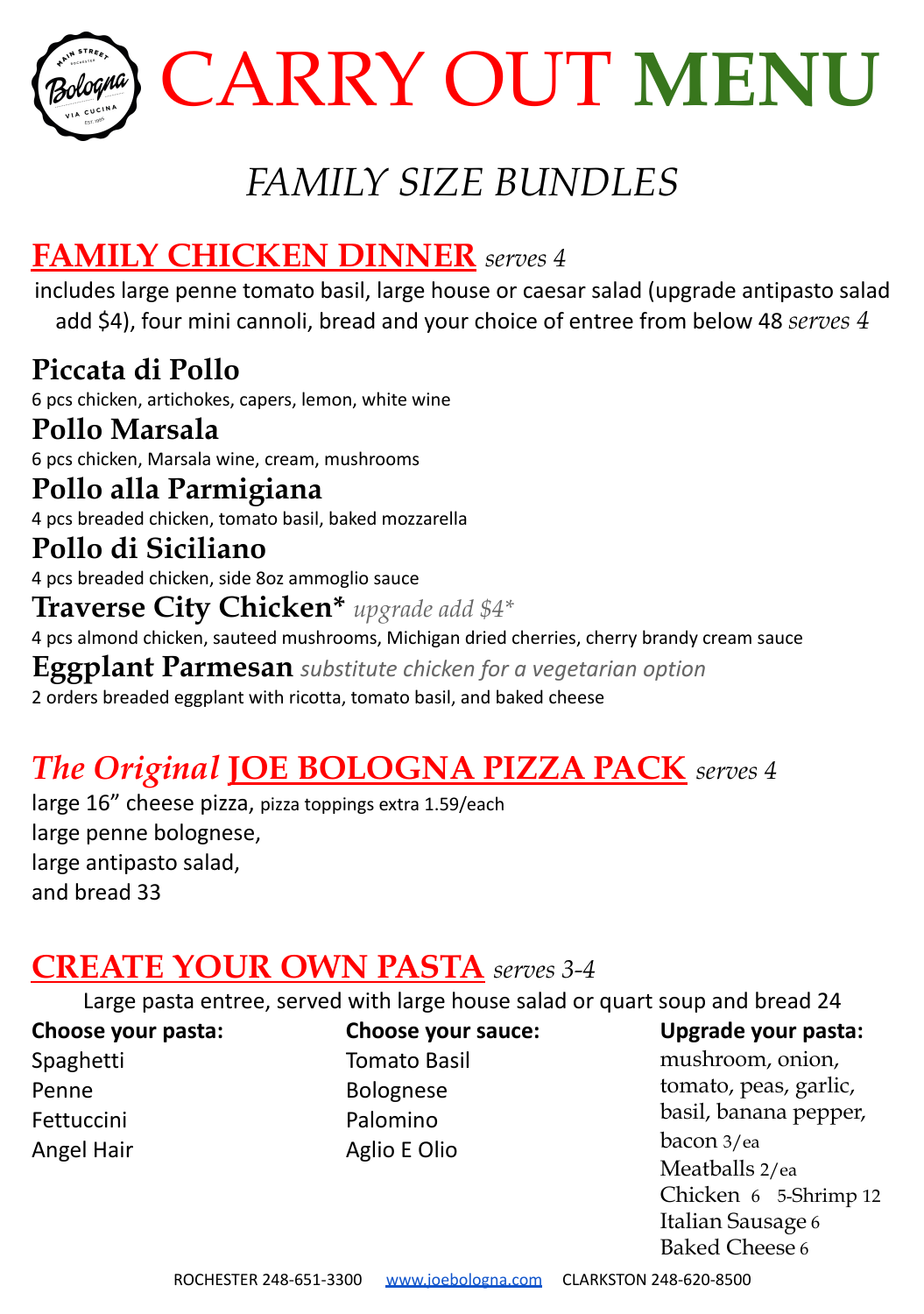# **ANTIPASTI**

#### **Melanzana Rollentini**

breaded eggplant, ricotta, tomato basil sauce, baked mozzarella 14

#### **Italian Sausage**

grilled, sauteed peppers, onions,ammoglio, garlic 15

#### **Nonna's Meatball Trio**

traditional hand rolled recipe from Umbria. Original tomato basil sauce, ricotta garnish 13

## **Calamari**

thick cut calamari, breaded fried, onion, banana peppers, lemon wine sauce 14

# **INSALATA**

## **House Salad**

mixed greens, garbanzo, tomato, cucumber, tomato basil vinaigrette 5/12

## **Antipasto Salad**

romaine, cured Italian meats, mozzarella, kalamata olives, tomato, red onion, tomato basil vinaigrette 7.5/17

# **Caesar Salad**

romaine, croutons, parmesan, caesar 6/14 anchovy 2, chicken 5, 5 shrimp 10, salmon 15

# **Traverse City Chicken Salad**

mixed greens, almond chicken, Michigan dried cherries, toasted almond, tomato, cucumber, three berry vinaigrette 17 \*sub grilled chicken for GF

# **DRESSING**

pint 16oz /quart 32oz **House Dressing** 5/10 **Caesar Dressing** 7/11 **Ranch** Dressing 7/11 **Three Berry Vinaigrette** 7/11

# **ZUPPA**

quart 32oz

## **Italian Wedding** (Rochester)

mini meatballs, broth, spinach, parmesan, acini di pepe 9

#### **Minestrone** (Clarkston)

farm to table! A vegetarian's delight. 9 \*ask for no noodles for Gluten Free

# **SUGO**

quart 32oz

**Tomato Basil** premium plum tomatoes, fresh basil 9.5

## **Bolognese Meat**

hearty, tomato, fennel, ground meats 13

#### **Palomino** Cucina plum tomato, cream 10 **Alfredo**

heavy cream, butter, garlic, parmesan 13

**Ammoglio** diced tomato, garlic, scallions, fresh basil, Italian seasoning, e.v.o.o. 10

## **Spicy Fra Diavolo**

chunky tomato, banana pepper 11

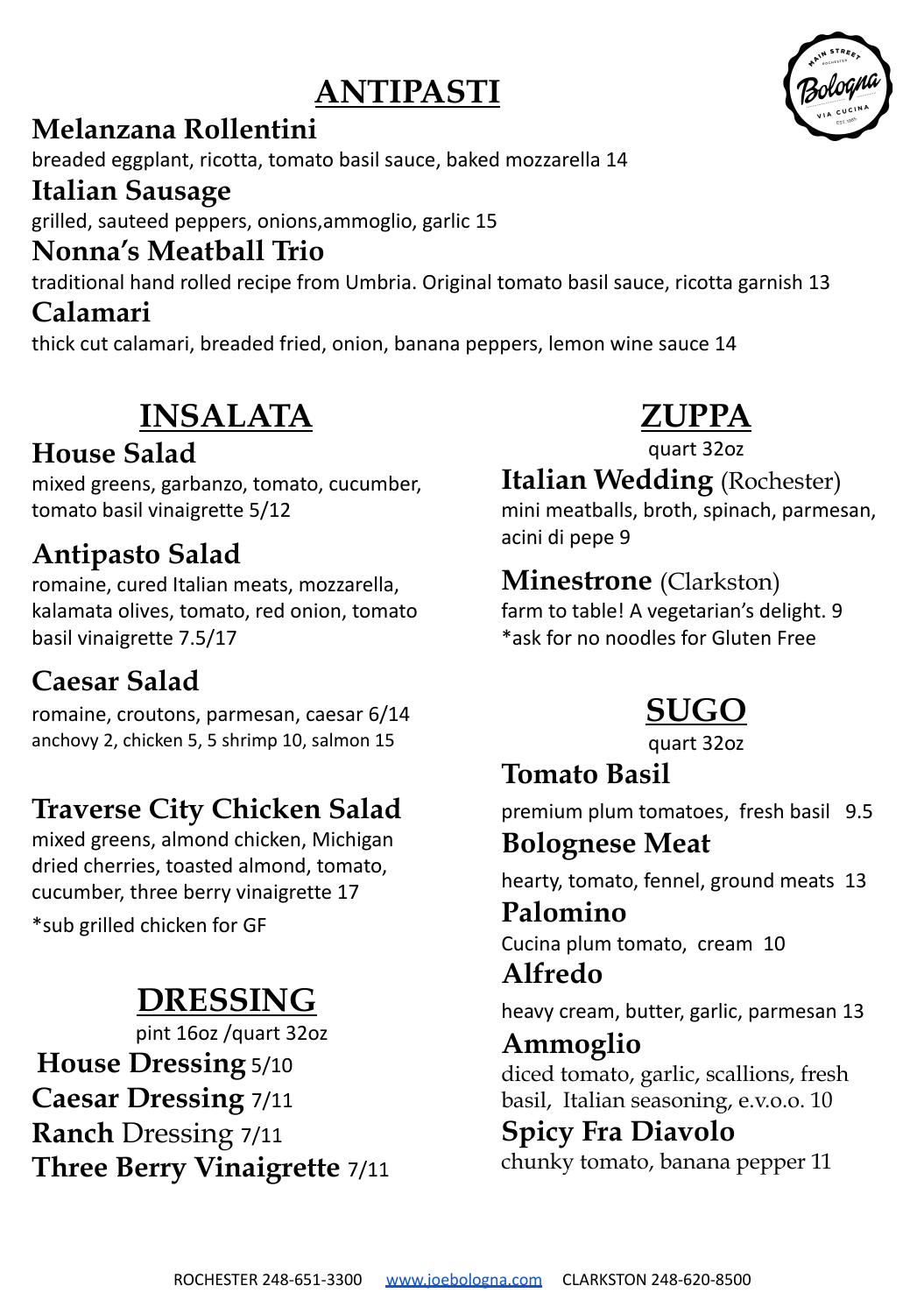

# **PANE**

**Bread** house made, fresh daily 3 **GF Bread** Gluten Free cracker crust 6 **Oil Dip** EVOO with seasoning \$4/4oz

# **DOLCI**

#### **Mini Cannoli**

four cream filled pastry dipped in walnuts, chocolate chips 8

# **Tiramisu**

layers of sweet mascarpone cheese, coffee dipped lady fingers, sweet marsala and cocoa 8/pint

## **Ask for today's feature**

We often have limoncello, cheesecake, chocolate cake and more.

# **PASTA**

served with bread

## **Create Your Own Pasta** 16

1: Pasta: FETTUCCINE wide flat PENNE RIGATE ridged tubular SPAGHETTI long CAPELLINI thin, long

2. Sauce: TOMATO BASIL V GF puréed BOLOGNESE hearty meat PALOMINO creamy tomato

3. Optional, upgrade your pasta: mushroom, onion, tomato, peas, garlic, basil, banana pepper 2/item Italian sausage, baked mozzarella 3/item grilled chicken, meatballs 5/item 5 shrimp 10, salmon 15 all toppings GF except meatball

#### **POPULAR Baked Pasta Casalinga Baked Pasta** *two sizes*

penne bolognese, meatballs, Italian sausage, baked mozzarella 22...34

**Meat Lasagna** *two sizes* pasta sheets, ricotta, parmesan, ground meats, tomato basil, mozz 23...34

**Meat Ravioli**

stuffed ground beef & veal, tomato basil 18

# **Cheese Ravioli**

ricotta, Romano and parmesan stuffed pasta ovals, tomato basil sauce 18

# **Fettuccini Alfredo**

cream, garlic, parmesan 19 chicken 5, 5 shrimp 10, salmon 15

# **Carbonara Americano**

spaghetti, bacon, onion, peas, garlic, black pepper, pecorino, cream, egg yolk 21

# **Gnocchi Palomino**

potato-flour dumpling, creamy tomato 18

## **Eggplant Parmesan**

breaded eggplant, tomato basil sauce, mozzarella 18

## **Shrimp Fresca**

penne, shrimp, basil, ammoglio, fresh mozzarella, garlic, white wine, lemon 25